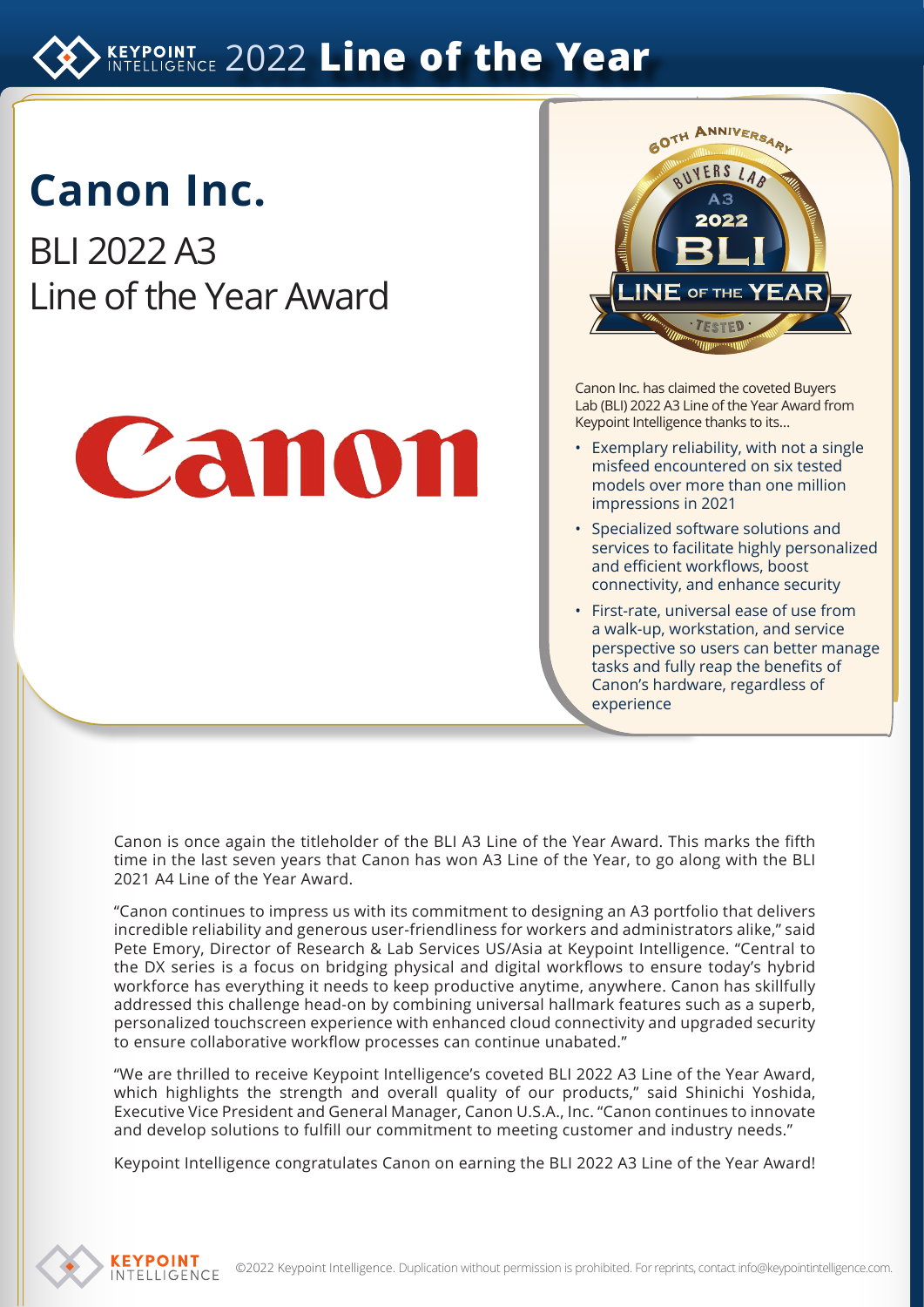

#### Unassailable Reliability and Uptime

Businesses need to be confident that the machine they are investing in can deliver consistently, with little or no downtime. In this respect, Canon A3 MFPs do not disappoint. "In the last year, we ran over a million impressions on Canon's engines without a hiccup, which is simply outstanding," said Emory. "They are extremely dependable, with enhanced serviceability, and the highly accessible misfeed locations—in the rare event of one occurring, that is—mean you have an A3 line that performs reliably and effectively."

Moreover, with imageWARE Enterprise Management Console, remote operation, and Canon e-Maintenance, IT personnel have an impressive level of control over keeping downtime in check. And, as the devices operate on Canon's Unified Firmware Platform, proactive monitoring can head-off issues before they take effect, while feature upgrades can be pushed out instantly to the fleet as and when they are issued with minimal user input.

#### Putting Digital Transformation Front and Center

Today, as more businesses embrace hybrid ways of working, having the right tools and services to maintain user productivity and facilitate collaboration and information flow is critical. Canon meets this need with a significant push to aid workflow digitization and future usability demands. "Canon raises the ability for us to stay connected to our peers and colleagues to new heights thanks to tighter integration with document processing solutions and extensive cloud-based service support," said Emory. "The engines connect users with essential workplace apps, enabling them to plug documents directly into workflows, easily and smoothly."

A gold standard for cloud-based MFP services and recipient of four straight BLI Pick Awards for Outstanding Cloud Output Management Solution, Canon uniFLOW Online integrates with a wide array of cloud services whereby documents can be stored, accessed, edited, and shared by colleagues wherever they are. Files can be sent to document management platforms such as Canon Therefore, too. The uniFLOW Online upgrade permits more advanced automated processes with cloud-based Filing Assist, allowing information to be extracted from paper documents for fast input into workflow software, eliminating time-consuming manual processes. For more simple needs, standard uniFLOW Online Express enables users to send digitized documents directly to their personal folders or to their Google Drive accounts.

#### Superior Usability

Demanding schedules and work priorities mean that users want an intuitive walk-up experience to make light work of their tasks. Users also want quick access to frequently used settings and desirable features as well as the ability to tailor workflows whether at the device or at the desktop for optimum efficiency. Canon delivers on all these fronts.

Counted among the standout universal capabilities are the highly customizable touchscreen, the simple Quick copy and scan menus, the Timeline feature for easy repeat work, and the well-designed driver that allows for the creation of one-touch presets with detailed comments from any tab to accelerate common workflows. Scan-wise, the devices offer robust scan-to-USB capabilities, out-of-box scan to Word and PowerPoint functionality, multi-feed detection, and auto-file split to ensure large, scanned documents are more manageable for email. Productivity and convenience get an additional boost thanks to flexible mobile support including Mopria, optional near-field communication (NFC), and the Canon PRINT Business App, which offers touchless MFP operation through mobile devices.

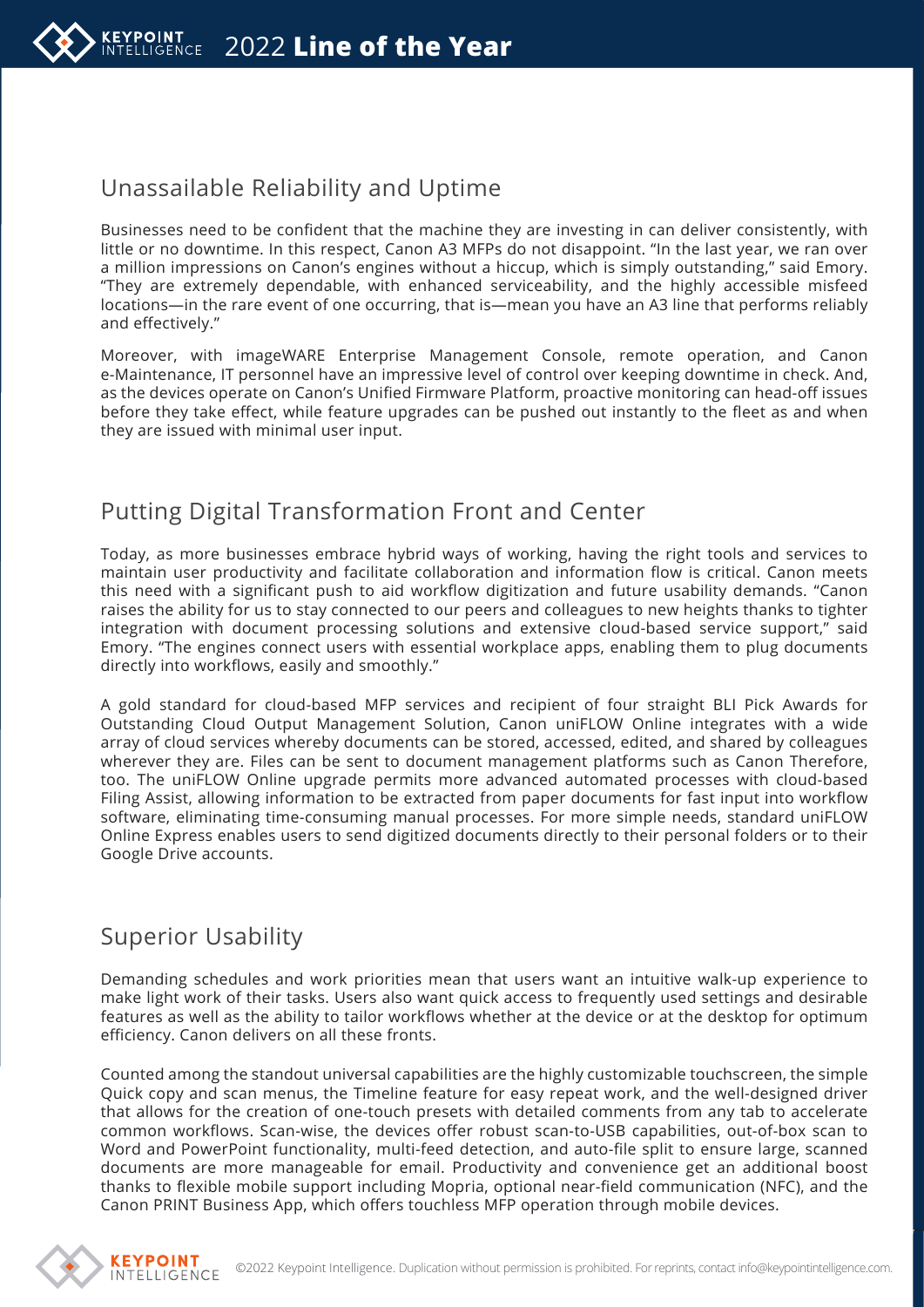

## Elite Security for Business Intelligence Protection

Security and having clear control over the entire print environment are top priorities for IT personnel. Canon's devices offer top-tier hardware, firmware, and fleet-management security that provide peace of mind. Alongside staples such as encrypted secure print/USB scanning, hard drive overwrite and encryption are also standard. Canon's Access Management System provides the means to configure access on a feature-by-feature basis on any imageRUNNER ADVANCE A3 MFP. Standard digital signature as well as IP and (less commonly found with competitors) MAC address filtering support are also available. Features that are consistent across the DX series include a combination of Verify System at Startup and new McAfee Embedded Control, which ensure BIOS, firmware, and MEAP applications running on the device are all valid and genuine. It also offers TPM 2.0, which provides robust encryption technology to protect critical data.

## Family Ties

All six Canon A3 MFPs tested in 2021 were Highly Recommended/Highly Reliable and earned BLI Winter 2022 Pick Awards.

**Canon imageRUNNER ADVANCE DX 4735i Canon imageRUNNER ADVANCE DX 4751i Canon imageRUNNER ADVANCE DX 6860i Canon imageRUNNER ADVANCE DX 6870i Canon imageRUNNER ADVANCE DX C3826i Canon imageRUNNER ADVANCE DX C3825i**